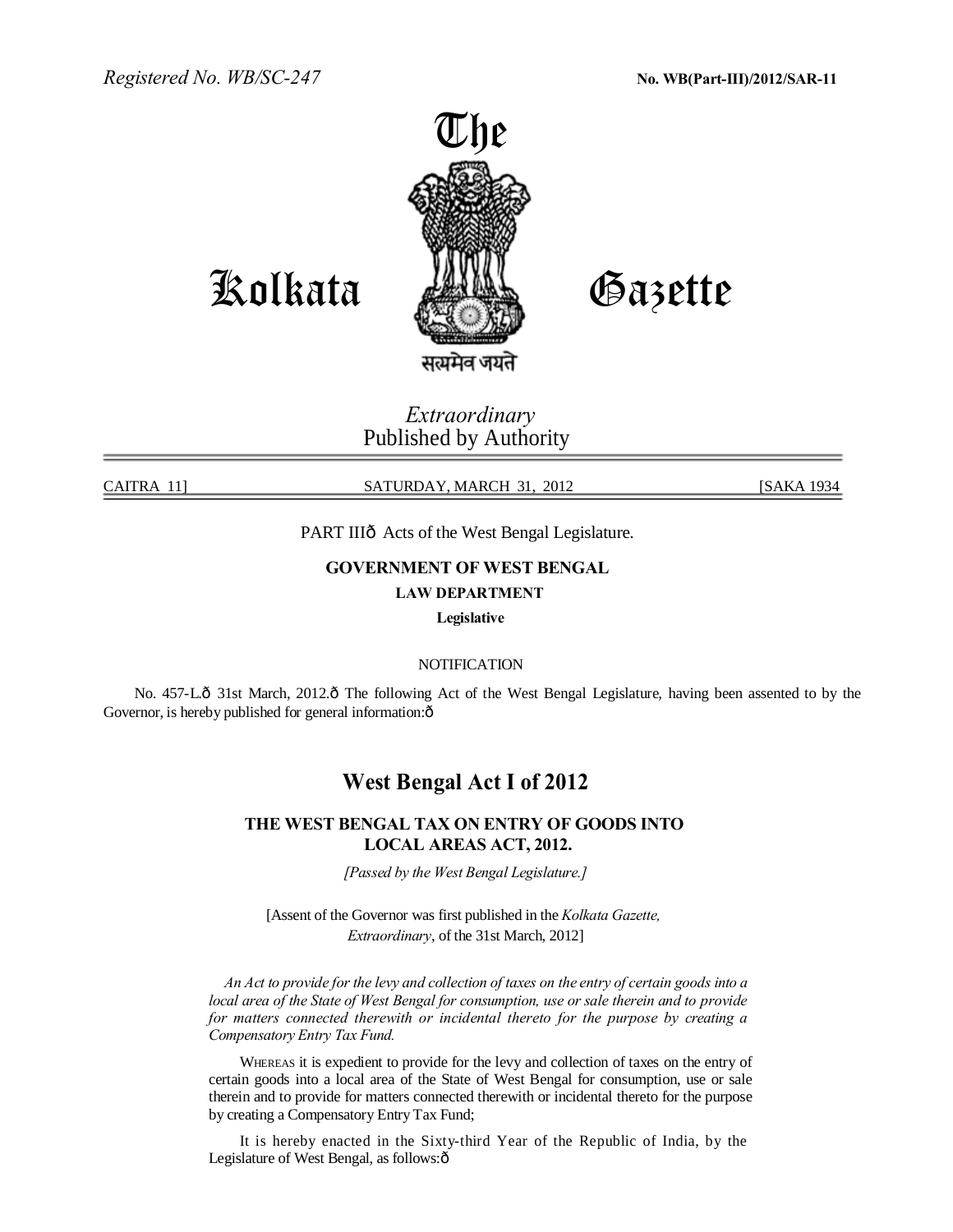*(Chapter I.—Preliminary.—Sections 1, 2.)* 

# CHAPTER I

#### **Preliminary**

Short title, **1.** (1) This Act may be called the West Bengal Tax on Entry of Goods into Local extent and<br>commencement. Areas Act, 2012.

(2) It extends to the whole of West Bengal.

(3) This section shall come into force at once, and the remaining provisions of this Act shall come into force on such date or dates as the State Government may, by notification, appoint, and different dates may be appointed for different provisions of this Act.

- Definitions. **2.** (1) In this Act, unless the context otherwise requires, $\hat{\text{o}}$ 
	- (a)  $\ddot{\text{o}}$ Additional Commissioner $\ddot{\text{o}}$  means an Additional Commissioner as defined in clause (1) of section 2 of the West Bengal Value Added Tax Act, 2003;
	- (b)  $\tilde{o}$ Appellate and Revisional Board $\ddot{o}$  means the Appellate and Revisional Board as defined in clause (2) of section 2 of the West Bengal Value Added Tax Act, 2003;
	- (c) "appointed day", in relation to any provision of this Act, means the date on which such provision comes into force;
	- (d) õappropriate Government Treasuryö shall have the same meaning as defined in clause (3A) of section 2 of the West Bengal Value Added Tax Act, 2003, and shall include such other branches or extension counters of banks as may be specified by notification;
	- (e)  $\delta$ Bureau $\ddot{o}$  means the Bureau as defined in clause (4) of section 2 of the West Bengal Value Added Tax Act, 2003;
	- (f)  $\tilde{\text{o}}$ Commissioner $\ddot{\text{o}}$  means the Commissioner as defined in clause (8) of section 2 of the West Bengal Value Added Tax Act, 2003;
	- (g) õdealerö means a dealer under the West Bengal Value Added Tax Act, 2003, or under the West Bengal Sales Tax Act, 1994, as the case may be, and includesô
		- (i) a handling or delivery agent or an agent acting in any manner on behalf of the principal, or any other person who takes delivery or is entitled to take delivery of goods on behalf of a dealer on its entry into a local area,
		- (ii) where specified goods entering any local area have been dispatched to such local area by rail, road, water, air or post, and the consignee of such specified goods does not take delivery of such goods upon entry and such specified goods are sold under the provisions of any other law, the purchaser or any other person who takes delivery of such goods on his behalf;
	- (h)  $\tilde{\text{centry}}$  of goods $\ddot{\text{o}}$ , with all its grammatical variations and cognate expressions, means bringing of goods into a local area from any place outside that local area or any place outside the State or from outside India, for consumption, use or sale therein, whether by a dealer or an importer other than a dealer himself or by any other person;
	- (i) öFundö means the West Bengal Compensatory Entry Tax Fund established under sub-section (1) of section 15;
	- (i)  $\tilde{\sigma}$  goods  $\ddot{\sigma}$  includes all kinds of movable property other than actionable claims, stocks, shares or securities;
	- (k) õimporterö includes a person who in any capacity brings, or causes entry of, any specified goods into a local area for consumption or use therein and a dealer;

West Ben. Act XLIX of 1994.

West Ben. Act XXXVII of 2003.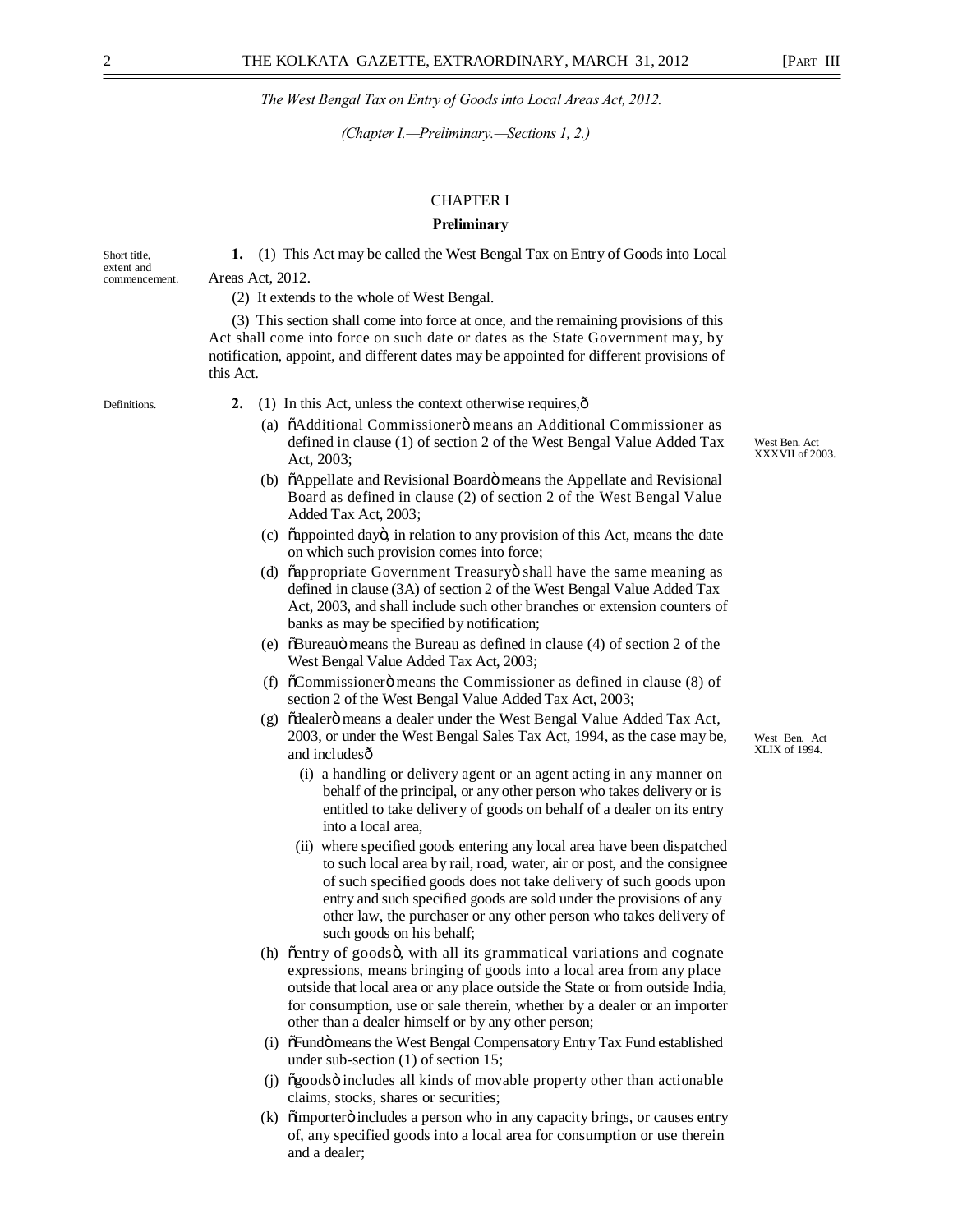*(Chapter I.—Preliminary.—Section 2.)*

- (1)  $\ddot{\text{o}}$  import value $\ddot{\text{o}}$ , in respect of a consignment of specified goods upon entry of such goods in a local area by or on behalf of a dealer or an importer other than a dealer, means—
	- (a) the price or cost at which the dealer or importer other than a dealer has purchased or procured or acquired or obtained the specified goods, as shown in the original tax invoice, invoice or bill or stock transfer advice or document of like nature; or
	- (b) where the tax invoice, invoice or bill or stock transfer advice or document of like nature is not available or is not produced, or where the price or cost of such specified goods is not separately mentioned therein, or where the tax invoice, invoice or bill or stock transfer advice or document of like nature produced is proved to be false or the information furnished therein is found to be incorrect, the prevailing market price of such specified goods in the local area;
- (m) "olocal area means the areas within the limits of a Municipal Corporation or any municipality or *Gram Panchayat* or Notified Area Council or any other local authority by whatever name called, constituted or continued in the State of West Bengal by any law for the time being in force;
- (n)  $\ddot{\text{o}}$  motification means a notification published in the *Official Gazette*;
- (o)  $\tilde{\sigma}$  operson $\tilde{\sigma}$  includes any company or association or body of individuals whether incorporated or not and also a Hindu undivided family, a firm, a local authority, Government of India, the Government of any State or Union Territory, a statutory body, a trust or other body corporatre, a society including a co-operative society, a factor, a broker, a commission agent, a *del credere* agent, an auctioneer, an agent for handling or transporting of goods or handling of document of title to goods, or any other mercantile agent, by whatever name called, an educational institution, any bank, any hospital or nursing home or diagnostic centre, a joint-venture company, and a limited liability partnership or other juristic person;
- (p) õprescribedö means prescribed by the rules made under this Act;
- (q) or receive  $\ddot{o}$ , in the context of receiving of goods, means to take delivery or possession of any goods, whether actual or constructive, or cause the goods to be received by any other person;
- (r) "oreturn periodo means a period, as may be prescribed, for which a return is required to be furnished under section 9;
- (s) or registered dealer is means a dealer registered under section 7 and the expression õunregistered dealerö shall be construed accordingly;
- (t) "Schedule" means the Schedule appended to this Act;
- (u) "Special Commissioner" means a Special Commissioner as defined in clause (43) of section 2 of the West Bengal Value Added Tax Act, 2003;
- $(v)$  "ospecified goods" means goods specified in column  $(2)$  of the Schedule and in respect of which the State Government has specified the rate of tax under sub-section (2) of section 4;
- (w)  $\tilde{\text{o}}$ State  $\ddot{\text{o}}$  means the State of West Bengal;
- (x)  $\tilde{\text{o}}$ State Governmentö means the Government of West Bengal;
- (y) oturnover of importso, used in relation to any registered dealer with reference to a period of time, means the aggregate of the import value of specified goods which the dealer brings or receives in any local area during the period for consumption, use or sale therein, and, used in relation to an unregistered dealer or importer other than a dealer, means the import value of a consignment of specified goods brought or received in any local area for consumption, use or sale therein, whether by the dealer or the importer other than a dealer himself or by any other person;
- (z) " öyearö means the year commencing on the first day of April and ending on the last day of March.

West Ben. Act XXXVII of 2003.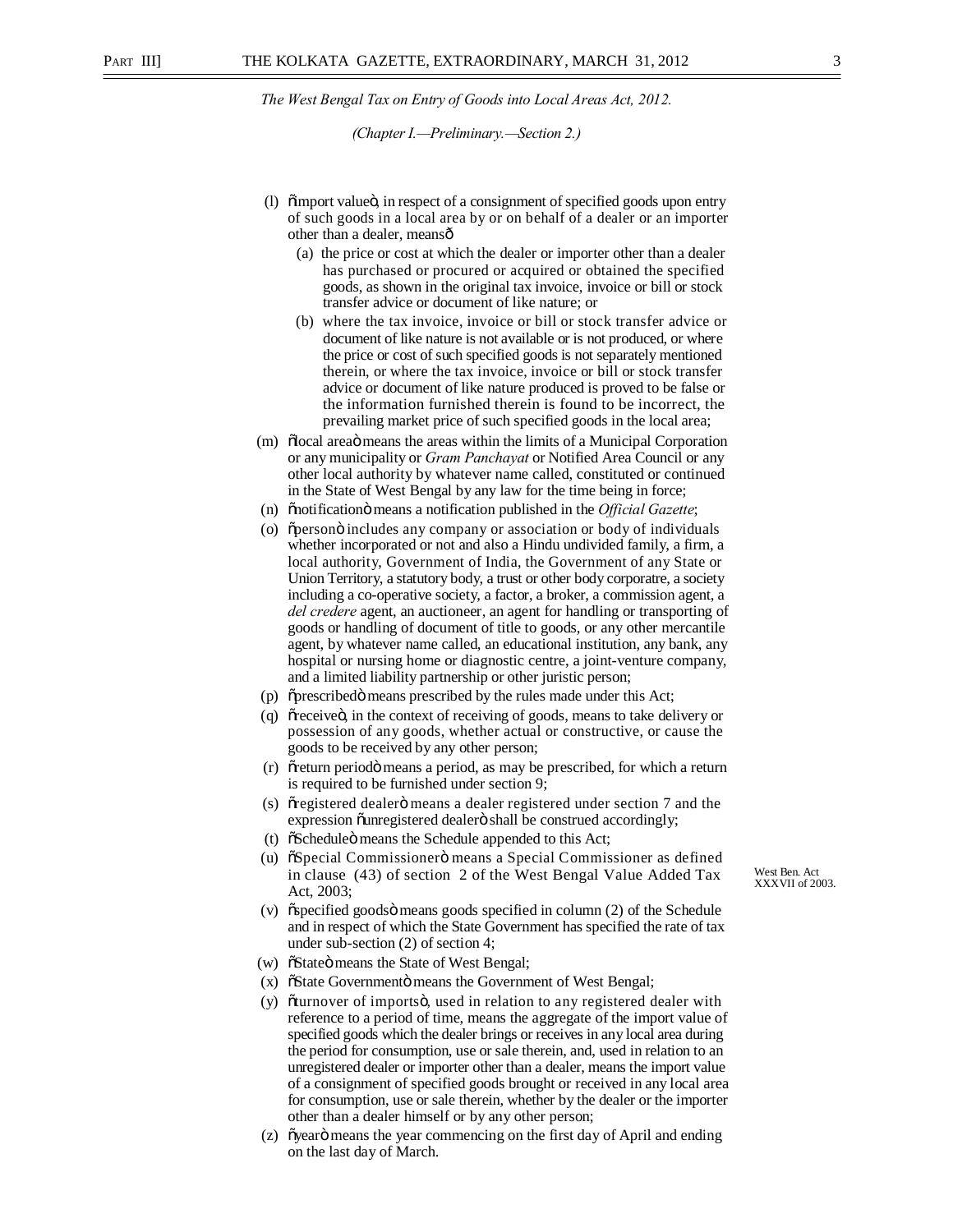*(Chapter II.—Applicability of provisions of West Bengal Value Added Tax Act, 2003 or West Bengal Sales Tax Act, 1994.—Section 3.—Chapter III.—Levy and collection of tax.—Section 4.)* 

(2) Words and expressions used and not defined in this Act but defined in the West Bengal Sales Tax Act, 1994, or the West Bengal Value Added Tax Act, 2003, shall have the same meansings as respectively assigned to them in that Acts to the extent they are not inconsistent with this Act and the rules made thereunder.

West Ben. Act XLIX of 1994. West Ben. Act XXXVII of 2003.

# CHAPTER II

#### **Applicability of provisions of West Bengal Value Added Tax Act, 2003 or West Bengal Sales Tax Act, 1994.**

**3.** (1) Subject to the other provisions of this Act and the rules made thereunder, the provisions of the West Bengal Value Added Tax Act, 2003, and the rules made thereunder including provisions relating to returns, scrutiny, audit, special audit, provisional assessment, assessment, registration of a dealer or the transferee of any business, imposition of the tax liability of a person carrying on business on the transferee of, or successor to, such business, transfer of liability of any firm or Hindu undivided family to pay tax in the event of the dissolution of such firm or partition of such family, recovery of tax including that from third parties, appeals, reviews, revisions, references, refunds, penalties, charging and payment of interest, late fee, interception and detention of goods vehicles or of goods transported otherwise, maintenance of accounts and records, furnishing of information, production of and inspection of books of accounts and documents or records, search of goods vehicles or of place of business including factory or warehouse, seizure of goods or of books of accounts and documents or records, compounding of offences and treatment of documents furnished by a dealer as confidential, so far not inconsistent with any provision of this Act and the rules made thereunder, shall, *mutatis mutandis*, apply, whether or not the goods specified in the Schedule are covered within the definition of  $\tilde{\sigma}$ goods under that Act.

(2) For the purposes of this Act, and specifically for the matters referred to in sub-section (1), the authorities or other persons under the West Bengal Sales Tax Act, 1994 or the West Bengal Value Added Tax Act, 2003, shall have the same powers similar to the powers they are authorised to exercise under the West Bengal Sales Tax Act, 1994, or the West Bengal Value Added Tax Act, 2003, as the case may be, and the rules made thereunder, so far not inconsistent with any provision of this Act and the rules made thereunder.

### CHAPTER III

#### **Levy and collection of tax**

Incidence and levy of tax.

**4.** (1) Subject to the provisions of this Act, there shall be levied a tax under this Act which shall be payable by a dealer or an importer other than a dealer, on the entry of all or any specified goods into a local area for consumption, use or sale therein, on his taxable turnover of imports, or on the quantity or weight of any specified goods as may be notified by the State Government, at such rate or rates as may be specified under sub-section (2).

*Explanation.—*Where any specified goods are consumed, used or sold in a local area by a dealer or an importer other than a dealer, it shall be presumed, unless the contrary is proved by him, that such goods had entered into that local area for consumption, use or sale therein.

(2) The State Government may, by notification, specify the rate of tax levied under this Act, which shall not exceed five *per centurm* when such tax is levied on taxable turnover of imports, and different rate or rates of tax may be specified in respect of different specified goods, or for the different categories of consumption or use or sale of such specified goods, or for different local areas.

(3) The State Government shall have regard to financial needs for development and facilitation of trade, commerce and industry in the local areas of the State while specifying the rate or rates of tax under sub-section (2).

Applicability of provisions of West Bengal Value Added Tax Act, 2003, or West Bengal Sales Tax Act, 1994.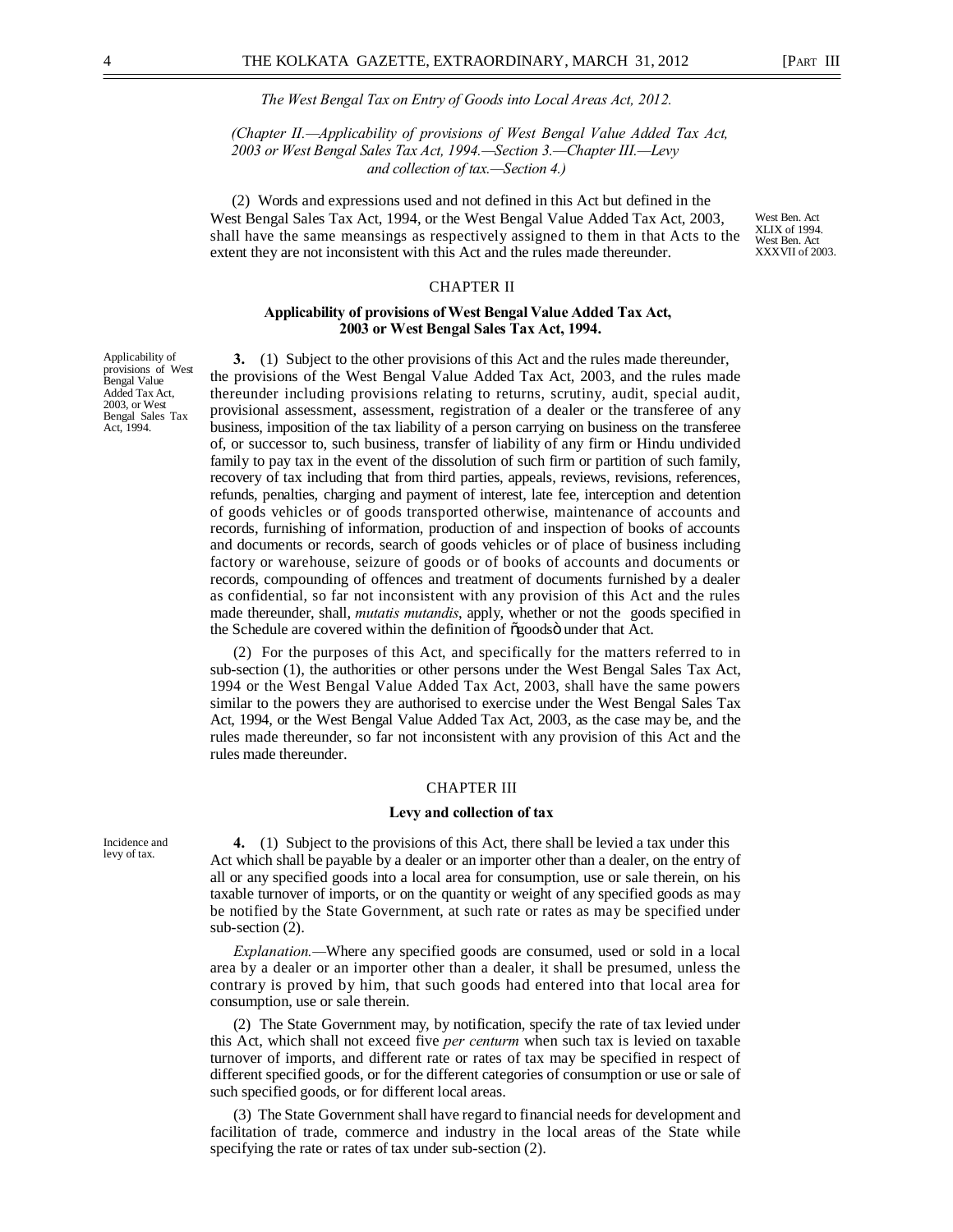*(Chapter III.—Levy and collection of tax.—Sections 5, 6.—Chapter IV.— Registration, return and payment of tax.—Section 7.)* 

(4) Subject to such restrictions and conditions as may be prescribed, no tax under this Act shall be levied, and accordingly the import value of goods shall not be included in turnover of imports of a dealer or an importer other than a dealer, in respect of  $\hat{0}$ 

- (a) entry of specified goods dispatched, at the time of entry into a local area, directly to a place for immediate export of such goods out of the territory of India within the meaning of sub-section (1) of section 5 of the Central Sales Tax Act, 1956, from such place in the same form in which such goods have been entered into the local area;
- (b) entry of specified goods dispatched, at the time of entry into a local area, directly to a place outside the State in the same form in which such goods have been entered into the local area; and
- (c) such other entry of goods, either in full or in part, as may be prescribed.

 $(5)$  The expression  $\tilde{\text{o}}$  taxable turnover of imports as stated in sub-section  $(1)$  shall mean, in respect of a dealer or an importer other than a dealer liable to pay tax on the entry of specified goods into a local area for consumption, use or sale therein, that part of his turnover of imports which remains after deducting therefromô

- (a) turnover of imports relating to entry of specified goods into a local area, if it is proved to the satisfaction of the Commissioner that such goods have already been subjected to tax under this Act in the same form;
- (b) turnover of imports relating to entry of specified goods into a local area, if it is proved to the satisfaction of the Commissioner that such goods have been purchased in the same form against a tax invoice, or invoice, or bill issued under the West Bengal Value Added Tax Act, 2003, or the West Bengal Sales Tax Act, 1994, by a dealer registered under the West Bengal Value Added Tax Act, 2003, or the West Bengal Sales Tax Act, 1994, as the case may be;

West Ben. Act XXXVII of 2003. West Ben. Act XLIX of 1994.

74 of 1956.

- (c) turnover of imports relating to entry of specified goods into a local area where it is proved to the satisfaction of the Commissioner that such goods have been transported from within West Bengal from another place of business of such dealer or importer other than a dealer;
- (d) such other turnover of imports, either in full or in part, as may be prescribed.

**5.** The State Government, after giving by notification not less than fourteen dayso notice of its intention so to do, may, by like notification, with prospective or retrospective effect, add to, amend, or alter any Schedule to this Act.

**6.** (1) The State Government may, if it is necessary so to do in public interest, by notification, exempt, either in full or in part, the tax payable under this Act by any specified class of dealers or importers other than a dealer or on any class of specified goods.

(2) Any exemption notified under sub-section (1) may be subject to such restrictions and conditions as may be specified in the notification.

(3) The State Government may, by notification, withdraw, cancel or vary any notification issued under sub-section (1), with prospective or retrospective effect.

#### CHAPTER IV

#### **Registration, return and payment of tax**

Registration of dealers, and under certain conditions, of importer other than dealer.

**7.** (1) Every dealer within the meaning of the West Bengal Value Added Tax Act, 2003, or the West Bengal Sales Tax Act, 1994, who is liable to pay tax under this Act on entry of goods shall obtain registration under this Act in such manner, under such conditions and within such period as may be prescribed.

Power of State Government to amend Schedule.

Power to exempt tax.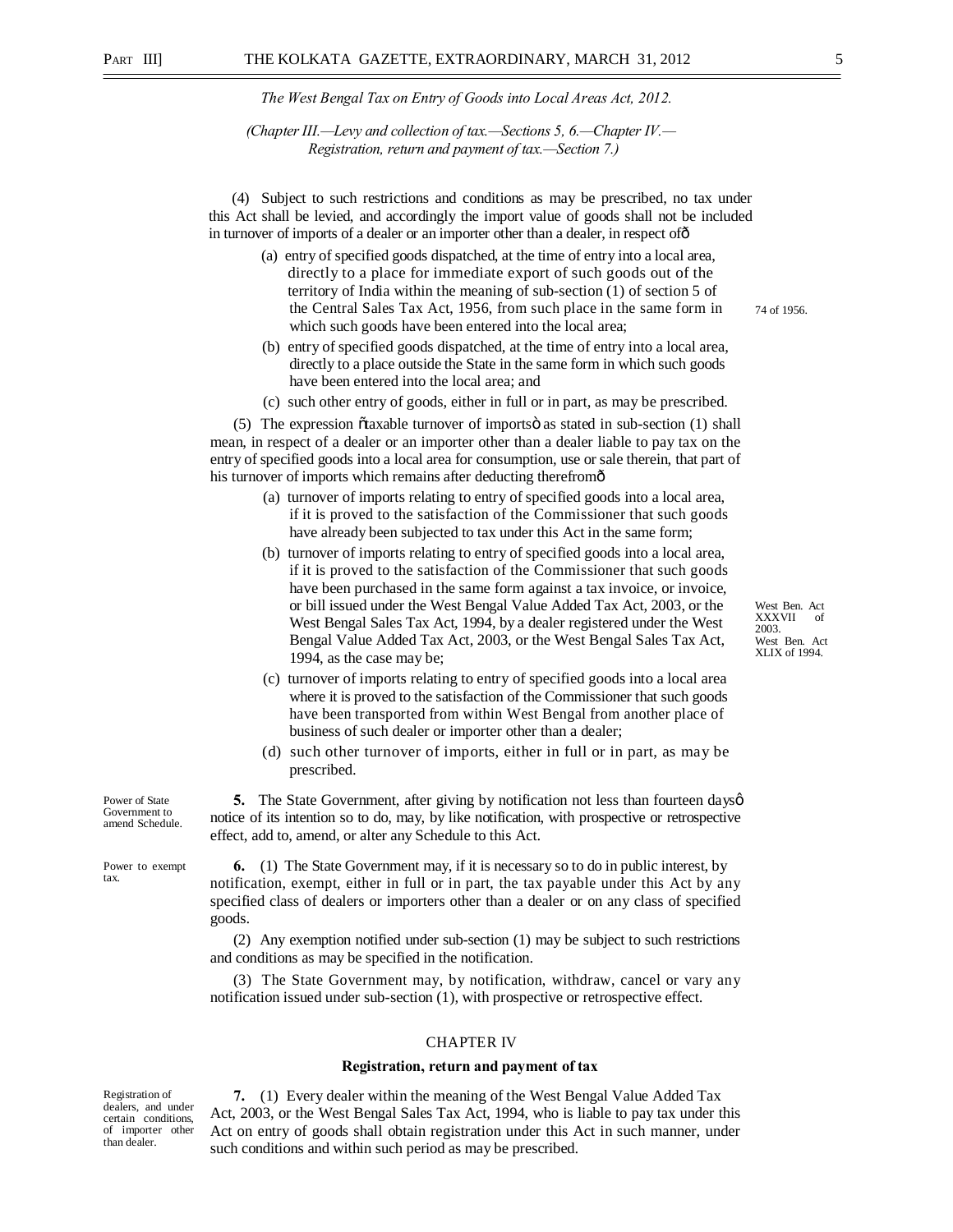*(Chapter IV.—Registration, return and payment of tax.—Sections 8-10.)*

(2) Every registered dealer within the meaning of the West Bengal Value Added Tax Act, 2003, or the West Bengal Sales Tax Act, 1994, as on the appointed day, shall be deemed to be a dealer registered under this Act upon submitting an application to that effect in such manner, to such authority and within such period as may be prescribed.

**8.** (1) In respect of entry of any consignment of specified goods into a local area by or on behalf of a dealer or an importer other than a dealer for consumption, use or sale therein, the dealer or the importer other than a dealer shall make a declaration in such form, in such manner and containing such particulars relating to entry of such goods, as may be prescribed and such a declaration shall be carried along with the specified goods till such goods reach the destination within the local area.

(2) The declaration referred to in sub-section (1) shall be produced under such circumstances, and in such manner, as may be prescribed, upon demand by the Commissioner or by such other person authorized by the Commissioner in this behalf, at any place within a local area.

**9.** (1) Every registered dealer shall, either electronically or manually, submit a return in such form containing such particulars, to such authority, within such period, in such manner and along with such documents, as may be prescribed.

(2) A registered dealer shall pay into the appropriate Government Treasury in the prescribed manner and within the prescribed date the full amount of tax payable by him under this Act on the basis of the return to be submitted under sub-section (1) and shall furnish along with such return satisfactory proof of the payment of such tax.

(3) Where the Commissioner is satisfied that a registered dealer has defaulted in, or has attempted to evade, payment of tax under this Act, he may, for reasons to be recorded in writing, demand from such registered dealer an amount towards security for safeguarding revenue in respect of the tax payable under this Act, either for a single consignment or for tax payable for a particular period, and such security shall be adjusted against the tax payable under this Act for that consignment or that period, as the case may be.

**10.** (1) An unregistered dealer or an importer other than a dealer liable to pay tax under this Act shall ascertain the import value of goods on his own assessment, referred to herein as self-assessment, in respect of consignment of specified goods at the time of entry of such goods into a local area for consumption, use or sale therein and determine the tax payable under the provisions of this Act accordingly upon his self-assessment.

(2) While making the declaration under section 8 in respect of entry of specified goods, the unregistered dealer or importer other than a dealer shall in the prescribed manner pay into the appropriate Government Treasury a security towards the amount of tax payable under this Act as determined by him under sub-section (1) upon such self-assessment and the proof of payment of such security shall accompany the declaration made by such dealer or importer other than a dealer under section 8.

(3) If it is found by an unregistered dealer or importer other than a dealer within two years from entry of any consignment of specified goods thatô

- (a) the security paid by him under sub-section (2) in respect of entry of such consignment of specified goods is lower than the amount of tax actually payable by him under this Act, he shall pay the full amount of tax, after adjustment of the amount already paid as security, to such authority, within such period, in such manner and along with such documents, as may be prescribed; and
- (b) if such security paid under sub-section (2) in respect of entry of such consignment of specified goods is in excess of the amount of tax actually payable by him under this Act, he shall apply for refund of the amount paid in excess to such authority, within such period, in such manner, and along with such documents, as may be prescribed.

Payment of tax and security by dealers, and by importer other than dealer.

XLIX of 1994.

Declaration to be made by a dealer or an importer other than a dealer for entry of goods.

> Return and payment of tax by registered dealers.

West Ben. Act XXXVII of 2003. West Ben. Act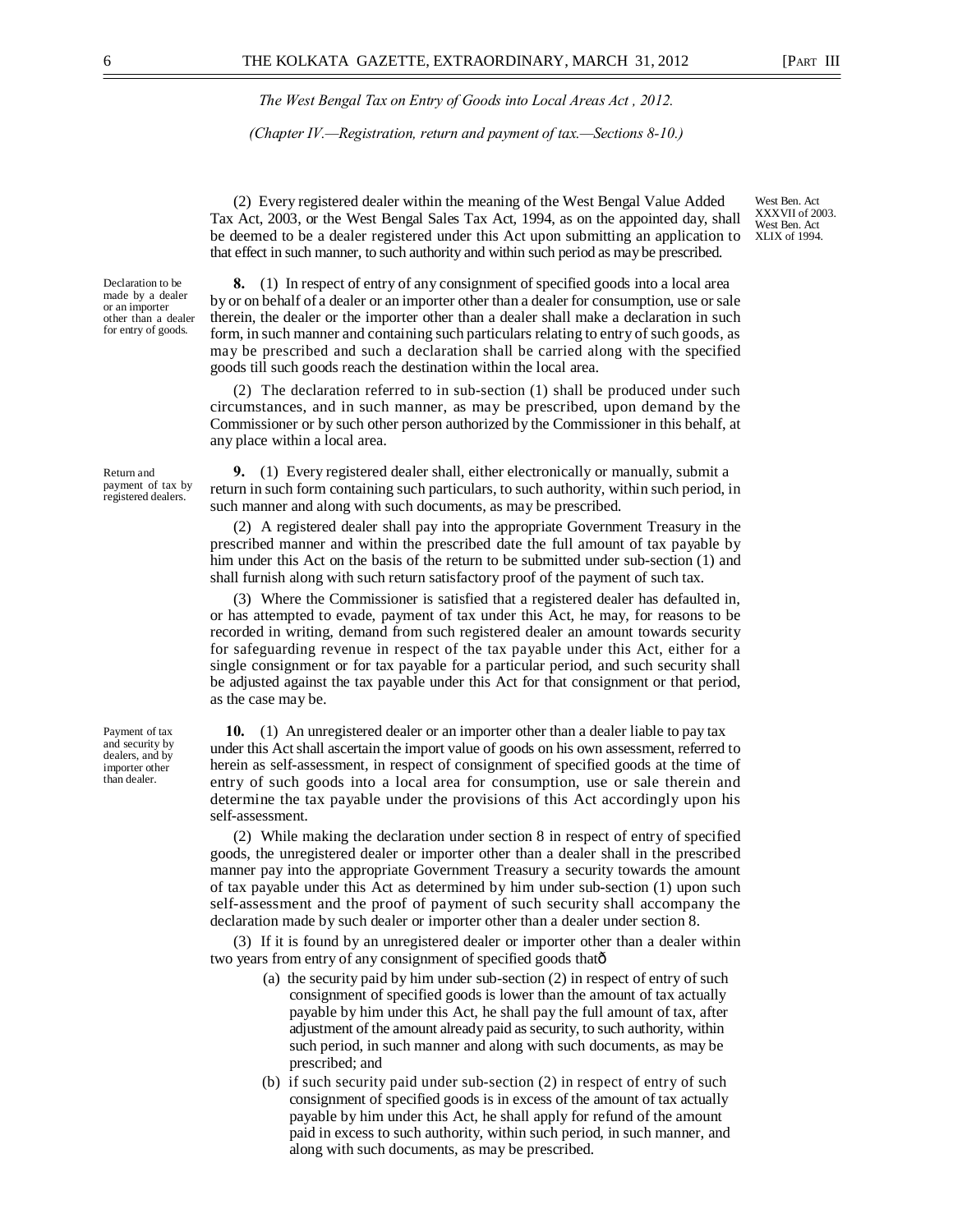*(Chapter V.—Assessment of tax, imposition of penalty and determination of interest and late fee and refund of tax and security.—Section 11.)* 

#### CHAPTER V

#### **Assessment of tax, imposition of penalty and determination of interest and late fee and refund of tax and security.**

Assessment of tax, imposition of penalty and determination late fee and interest.

**11.** (1) No assessment of tax shall be made by the Commissioner in respect of any dealer or importer other than a dealer except as provided in this section and unless an assessment is made under this section the tax paid by a registered dealer in terms of a return furnished under section 9 or by an unregistered dealer or an importer other than a dealer in terms of the self-assessment under section 10, shall be accepted as full payment of admitted tax payable under this Act.

- (2) If for a return period of a yearô
	- (a) no return is furnished by a registered dealer under sub-section (1) of section 9; or
	- (b) the return furnished by a registered dealer appears to the Commissioner to be incorrect or incomplete; or
	- (c) a claim for refund has been made by a registered dealer; or
	- (d) the Commissioner is satisfied that an assessment is required to be made for any other purpose under this Act,

the Commissioner shall assess the registered dealer, either for the return period or for the year containing that return period, upon giving reasonable opportunity of hearing and in such manner as may be prescribed, to the best of his judgement to ascertain the amount of tax payable under this Act, recording the reasons for such assessment.

(3) While making any assessment under sub-section (2), the Commissioner may also direct the registered dealer to pay, in addition to the tax assessed, a penalty not less than fifty *per centum* and not more than one hundred and fifty *per centum*, of the amount of tax that has not been disclosed by the registered dealer in his return, or in the case of failure to submit a return, one hundred and fifty *per centum*, of the tax to be demanded upon such assessment, as the case may be.

 $(4)$  Ifô

- (a) no declaration under section 8 is made by an unregistered dealer or an importer other than a dealer upon his self-assessment under section 10; or
- (b) the Commissioner is satisfied that a declaration made under section 8 by an unregistered dealer or an importer other than a dealer upon his selfassessment under section 10 is not correct and complete or that the full amount of tax payable in respect of such self-assessment has not been paid; or
- (c) a claim for refund has been made by an unregistered dealer or an importer other than a dealer,

the Commissioner shall assess the unregistered dealer or the importer other than a dealer, upon giving reasonable opportunity of hearing in such manner as may be prescribed, to the best of his judgement to ascertain the amount of tax payable under this Act in respect of the entry of that consignment of specified goods upon recording the reasons for such assessment.

(5) If no assessment is made by the Commissioner under sub-section (4) in respect of any declaration made under section 8 by an unregistered dealer or an importer other than a dealer upon his self-assessment under section 10, the same shall be accepted as duly assessed and no further action will be taken in respect of such declaration except specifically required for the purposes of this Act.

(6) Determination of interest and determination of late fee payable under this Act may be made upon scrutiny of return or at the time of assessment of tax.

(7) No refund of tax or security shall be made unless an assessment in respect of the said period, or entry of goods, as the case may be, is made.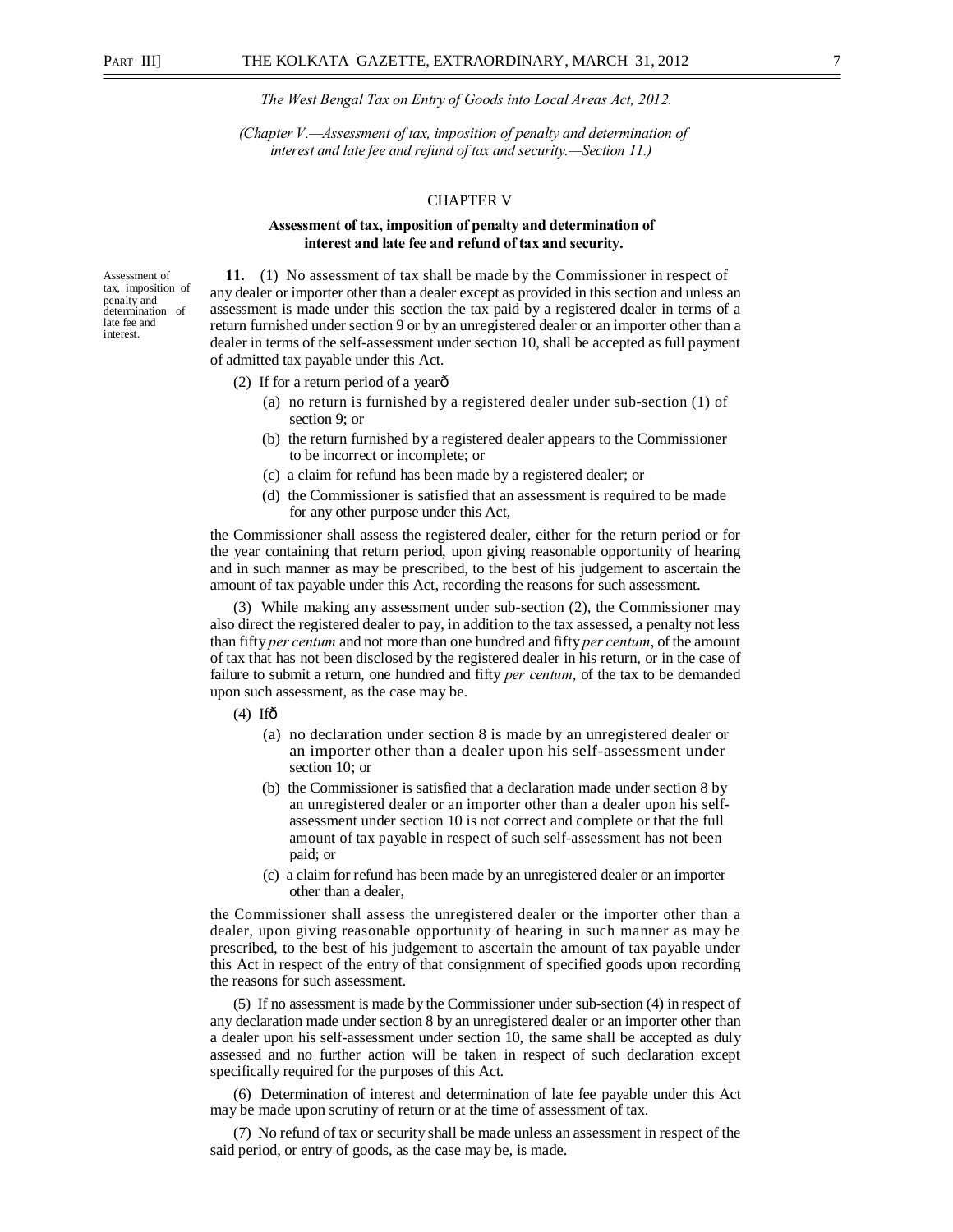West Ben. Act XLIX of 1994. West Ben. Act XXXVII of 2003.

*The West Bengal Tax on Entry of Goods into Local Areas Act, 2012.* 

*(Chapter V.—Assessment of tax, imposition of penalty and determination of interest and late fee and refund of tax and security.—Section 12.—Chapter VI.— Collection of tax and measures for checking evasion of tax.—Section 13.)*

Limitation for assessment.

**12.** (1) No assessment in respect of a registered dealer shall be made after the 30th day of June next following the expiry of two years from the end of the year in respect of which or part of which the assessment is made, or the date of assessment made in respect of the relevant assessment period under the West Bengal Sales Tax Act, 1994, or the West Bengal Value Added Tax Act, 2003, as the case may be, whichever is later.

(2) No assessment in respect of an unregistered dealer or an importer other than a dealer shall be made after six years from the end of the year to which the relevant declaration furnished under section 8 relates.

(3) Notwithstanding anything contained in sub-section (1), or sub-section (2), when a fresh assessment is required to be made in pursuance of an order in appeal or revision, or in pursuance of any order of the Appellate and Revisional Board under this Act or any court, or in consequence of an order in appeal or revision, or in pursuance of any order of the Appellate and Revisional Board or any court under the West Bentgal Value Added Tax Act, 2003, or the West Bengal Sales Tax Act, 1994, such fresh assessment may be made at any time within two years from the date of such order.

(4) In computing the time limited by sub-section (1), sub-section (2), or sub-section (3), for making any assessment under section 11, the period during which the Commissioner is restrained from commencing or continuing any proceedings from such assessment by an order of an authority under the West Bengal Sales Tax Act, 1994, or the West Bengal Value Added Tax Act, 2003, or under this Act, as the case may be, or any court, shall be excluded.

#### CHAPTER VI

#### **Collection of tax and measures for checking evasion of tax**

**13.** (1) For failure to produce a declaration required to be made under section 8 by a dealer or an importer other than a dealer at the time of entry of specified goods into a local area for consumption, use or sale therein, the Commissioner may seize the consignment of specified goods and detain such consignment till such time as is required for the purposes of this Act.

(2) Failure to produce a declaration required to be made under section 8 by a dealer or an importer other than a dealer at the time of entry of specified goods into a local area for consumption, use or sale therein shall be deemed to be wilful contravention of the provisions of this Act with intention of evasion of tax, unless the contrary is proved.

(3) When any consignment of specified goods is seized under sub-section (1) and the Commissioner is satisfied that the entry of such goods into a local area was made for the purpose of consumption, use or sale therein, whether by the dealer or the importer other than a dealer himself or by any other person, he shall, after giving the dealer or importer other than a dealer or the transporter or the person from whom such goods have been seized an opportunity of being heard, impose, in the manner as may be prescribed, a penalty for an amount equivalent to twice the amount of tax payable under this Act.

(4) The penalty imposed under sub-section (2) shall be over and above the tax payable under this Act, and the seized consignment of specified goods shall be released upon payment of such penalty, along with payment of the tax payable by an unregistered dealer or importer other than dealer under this Act on entry of such specified goods.

Seizure of goods for failure to produce declaration under section 8 and penalty therefor.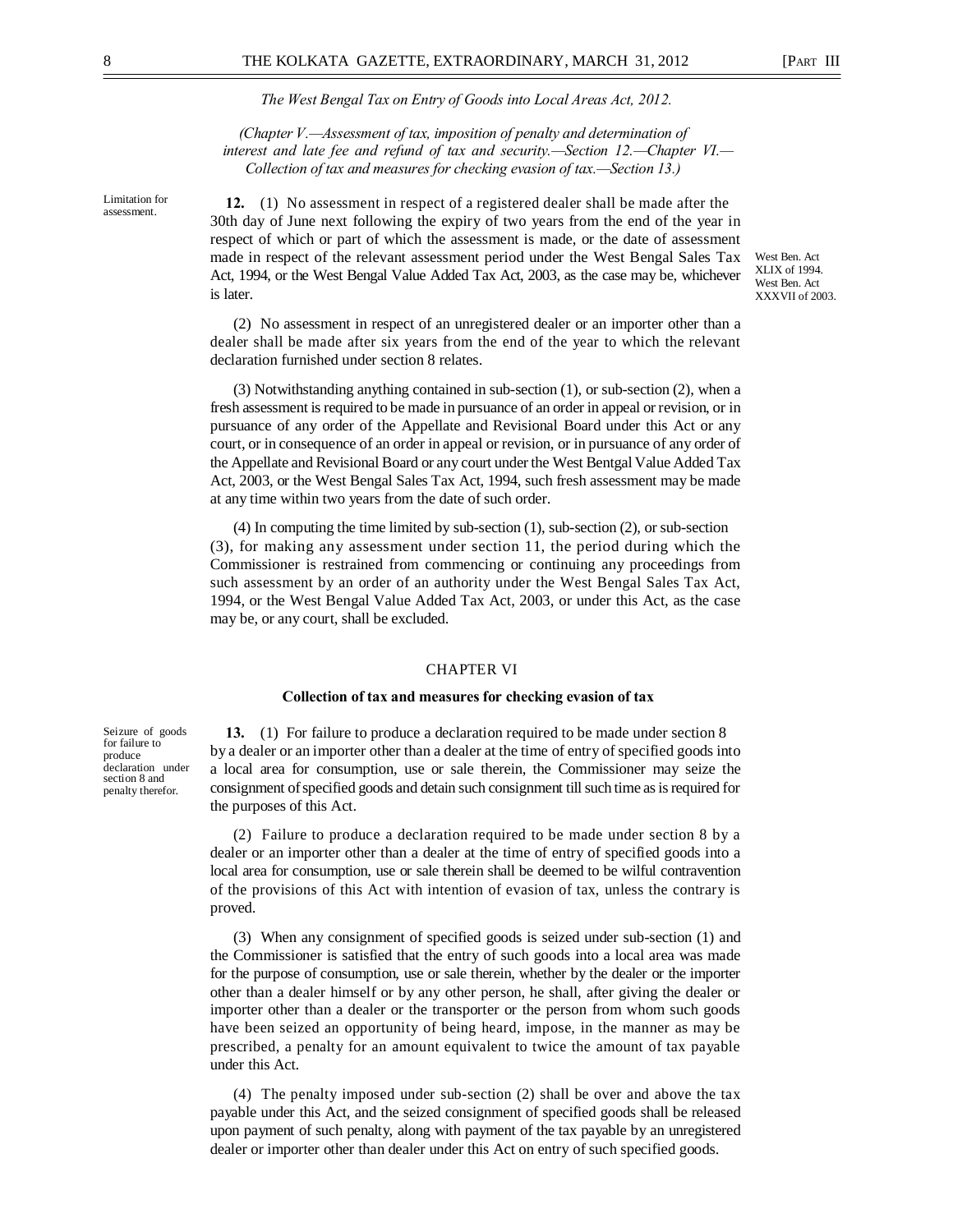*(Chapter VII.—Offence and penalties.—Section 14.)* 

#### CHAPTER VII

#### **Offences and penalties**

Offences and penalties.

#### **14.** (1) Any person, whoô

- (a) fails to pay, within the time allowed any tax assessed or any interest or late fee determined or any penalty imposed on him under this Act, or
- (b) neglects or refuses to produce and explain any accounts or records or documents in accordance with the provisions of this Act or the rules made thereunder,

shall, on conviction, be liable to be punished with fine which may extend to ten thousand rupees.

- $(2)$  Any person, whoô
	- (a) wilfully submits an untrue return or declaration or fails to submit a return or declaration as required by the provisions of this Act or the rules made thereunder, or
	- (b) fraudulently evades or attempts to evade the payment of any tax, or any other amount due from him under this Act,

shall, on conviction, be liable to be punished, if it is a first offence, with fine which may extend to ten thousand rupees, and if it is a second or subsequent offence with simple imprisonment which may extend to six months or with fine which may extend to twenty-five thousand rupees or with both.

(3) Whoever wilfully attempts in any manner to evade or defeat any tax imposed under this Act, shall, in addition to any other penalty provided by any law for the time being in force, be liable also for the offence of dishonest misappropriation of property under section 403 of the Indian Penal Code, and shall be punishable with imprisonment 45 of 1860. of either description which shall not be less than three months but which may extend to two years or with fine not exceeding twenty-five thousand rupees or with both.

(4) Whoever knowingly produces incorrect declaration, accounts, registers, documents or electronic record or knowingly furnishes incorrect information or suppresses material information shall be punishable with imprisonment of either description which shall not be less than three months but which may extend to two years or with fine not exceeding twenty-five thousand fupees or with both.

(5) Any person, who knowingly is involved in any fraudulent evasion or attempt at evasion or abetment of evasion of any tax payable under this Act, shall, on conviction, be liable to be punished with simple imprisonment which may extend to six months or with fine which may extend to twenty-five thousand rupees or with both.

(6) Whoever obstructs any officer making inspection or search or seizure or taking other action under this Act, shall be punishable with imprisonment of either description which shall not be less than three months but which may extend to two years or with fine not exceeding twenty-five thousand rupees or with both.

(7) In any prosecution for an offence under this Act required a culpable mental state on the part of accused, the court shall presume the existence of such culpable mental state until the contrary is proved.

*Explanation.*  $\hat{\theta}$  In this sub-section,  $\tilde{\theta}$  culpable mental state  $\ddot{\theta}$  includes intention, motive, knowledge of a fact, or belief in, or reason to believe, a fact.

(8) Any offence punishable under this Act shall be non-cognizable and bailable.

(9) No court shall take cognizance of any offence under this Act of the rules made thereunder except with the previous sanction of the Commissioner.

(10) Notwithstanding anything contained elsewhere in the Act, no prosecution for any offence enumerated hereinbefore shall be instituted in respect of the same fact for which a penalty has been imposed under any other provisions of the Act and subsequently paid by the dealer and no such penalty shall be imposed *vice versa.*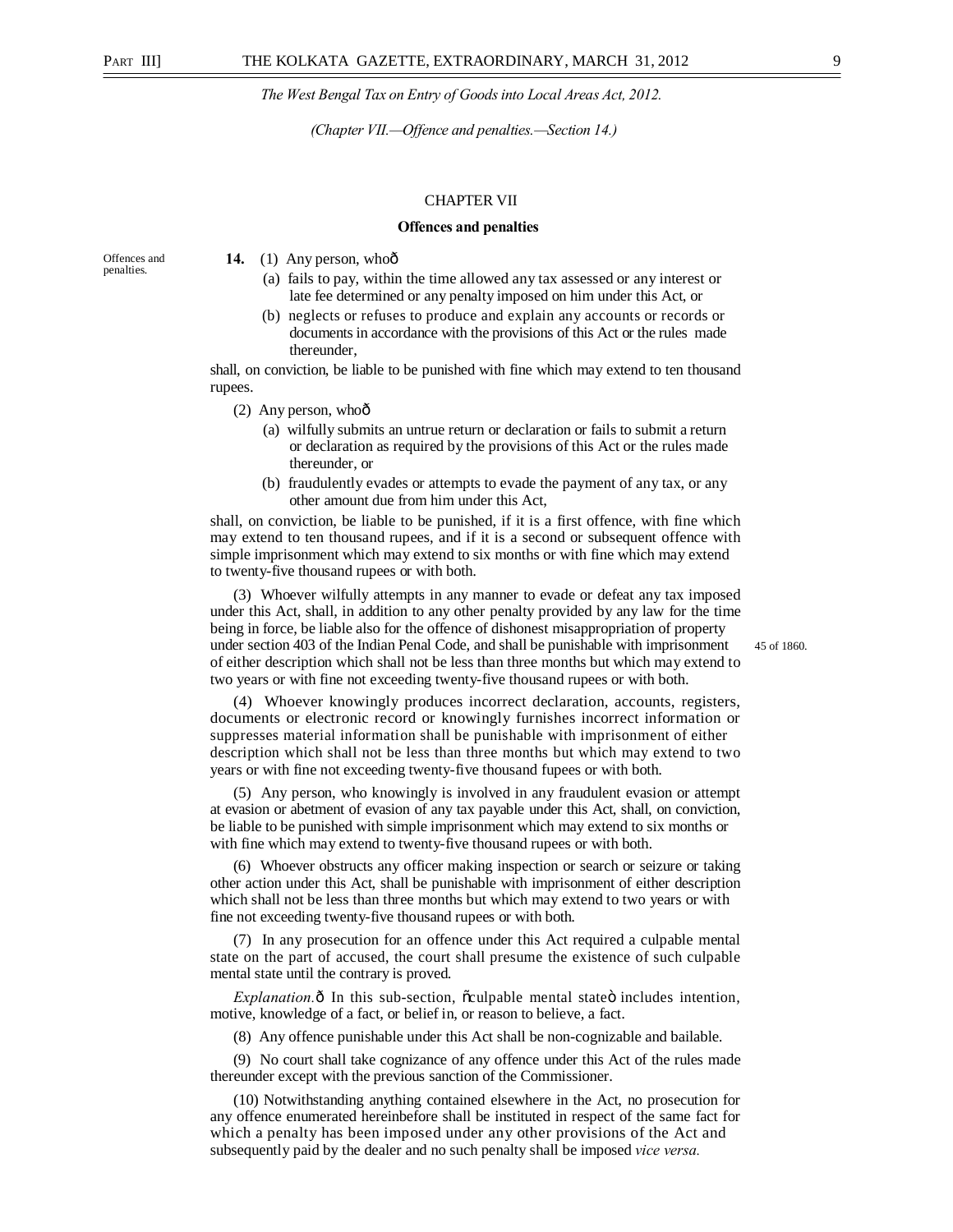*(Chapter VIII.—West Bengal Compensatory Entry Tax Fund and its utilisation.—Sections 15-18.)* 

### CHAPTER VIII

#### **West Bengal Compensatory Entry Tax Fund and its utilisation**

Establishment of fund.

**15.** (1) There shall be established for the purposes of this Act, a fund to be called the West Bengal Compensatory Entry Tax Fund.

(2) The Fund shall be under the control of the State Government and there shall be credited theretoô

- (a) any sum of money credited under section 16;
- (b) any sum of money credited under section 17;
- (c) any sum realised by the State Government in carrying out its function under this Act or in the administration of this Act;
- (d) any fund provided by the Central Government for the development or facilitating the trade, commerce and industry in the State as mentioned in section 18.
- (3) The balance to the credit of the Fund shall not lapse at the end of the financial year.

Crediting of proceeds to the Fund.

Grants and loans by State Government.

Utilisation of proceeds of levy.

**16.** The proceeds of the levy under this Act shall first be credited to the Consolidated Fund of West Bengal, and the State Government may, if the State Legislature by appropriation made by law in this behalf so provides, credit such proceeds to the Fund from time to time, after deducting the expenses of collection, for being utilised exclusively for the purposes of this Act.

**17.** The State Government may, after due appropriation made by the State Legislature by law in this force, credit in the Fund, by way of grants or loans, such sums or money as the State Government may consider necessary.

**18.** (1) The proceeds of the levy under this Act, net of the cost of collection and incidental expenses, shall be utilized for the development or facilitating the trade, commerce and industry in the State which shall include the following: $\hat{o}$ 

- (a) construction, development and maintenance of roads and bridges for linking the market and industrial areas;
- (b) construction, development and maintenance of transport hubs and cold storage facilities wherever possible;
- (c) construction, development and maintenance of linking the markets and industrial areas to railway stations, ports, waterways and airports, wherever possible;
- (d) construction, development and maintenance of railway over-bridges and sub-ways;
- (e) creating infrastructure for supply of electricity and water to industries and other commercial complexes;
- (f) creating, development and maintenance of other infrastructure for the furtherance of trade, commerce and industry in general;
- (g) providing finance, aids, grants and subsidies for creating, developing and maintaining pollution free environment in the concerned areas;
- (h) any other purpose connected with the development of trade, commerce and industry or for facilities relating thereto;
- (i) providing finance, aids, grants and subsidies to local bodies and State Government agencies for the purposes specified above.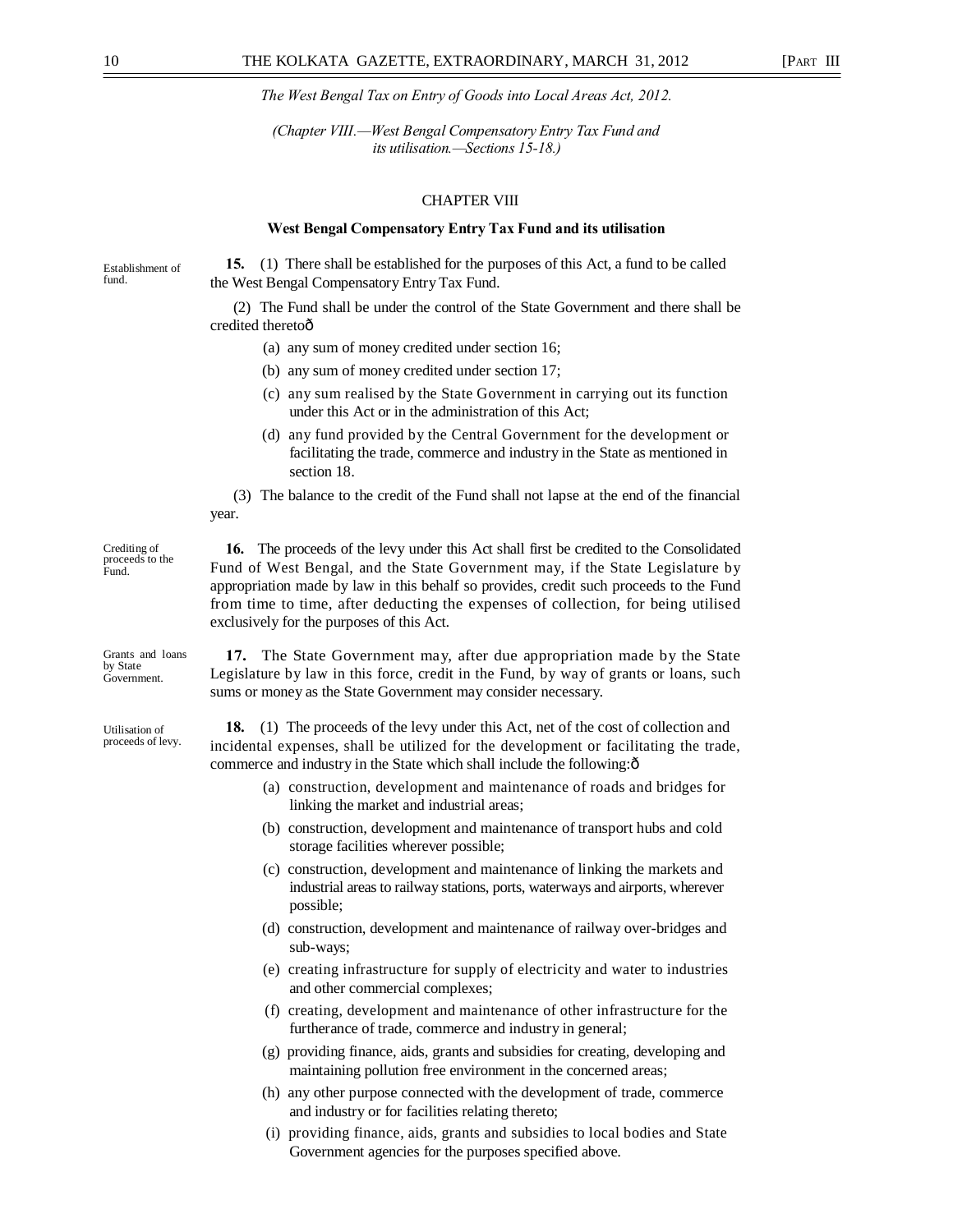*(Chapter IX.—Management of Fund.—Sections 19, 20.— Chapter X.—Miscellaneous.—Sections 21-24.)* 

- (2) The State Government shallô
	- (a) ensure that the proceeds of tax collected under this Act, net of the cost of collection and incidental expenses, are utilized for facilitating trade, commerce and industry in the State;
	- (b) identify the areas which require immediate development or maintenance of infrastructure and other facilities and allot proceeds of tax under this Act for the purposes specified in sub-section (1);
	- (c) ensure that the proceeds of tax collected under this Act, net of the cost of collection and incidental expenses, are not much more than the amount actually required for development of local areas for facilitating trade, commerce and industry in the State.

#### CHAPTER IX

#### **Management of Fund**

Maintenance of accounts. **19.** The State Government shall maintain proper accounts and other records in such forms, and in such manner, as may be prescribed.

Administration of Fund. **20.** The State Government shall administer the Fund and take such decisions regarding investment in the development or facilitating the trade, commerce and industry in the State.

#### CHAPTER X

#### **Miscellaneous**

**21.** No suit, prosecution or other legal proceedings shall lie against any State Government servant for anything which is in good faith done or intended to be done under this Act or the rules made thereunder.

**22.** (1) The State Government may, by notification, make rules, with prospective or retrospective effect, for carrying out the purposes of this Act.

(2) In particular and without prejudice to the generality of the foregoing power, such rules may provide for all or any of the matters which under any provision of this Act are required to be prescribed, or to be provided for, by rules.

(3) In making any rules under this section, the State Government may direct that a breach thereof shall be punishable with fine not exceeding one thousand rupees and, when the offence is a continuing one, with a daily fine not exceeding one hundred rupees during the continuance of such offence.

**23.** If any difficulty arises in giving effect to any of the provisions of this Act, the State Government may, by order, not inconsistent with the provisions of this Act, remove the difficulty:

Provided that no such orders shall be made after the expiry of a period of two years from the appointed day.

Indemnity of Government servant.

Power of State Government to make rules.

Power to remove difficulties.

> **24.** (1) The West Bengal State Tax on Consumption or Use of Goods Act, 2001, is hereby repealed.

West Ben. Act XV of 2001.